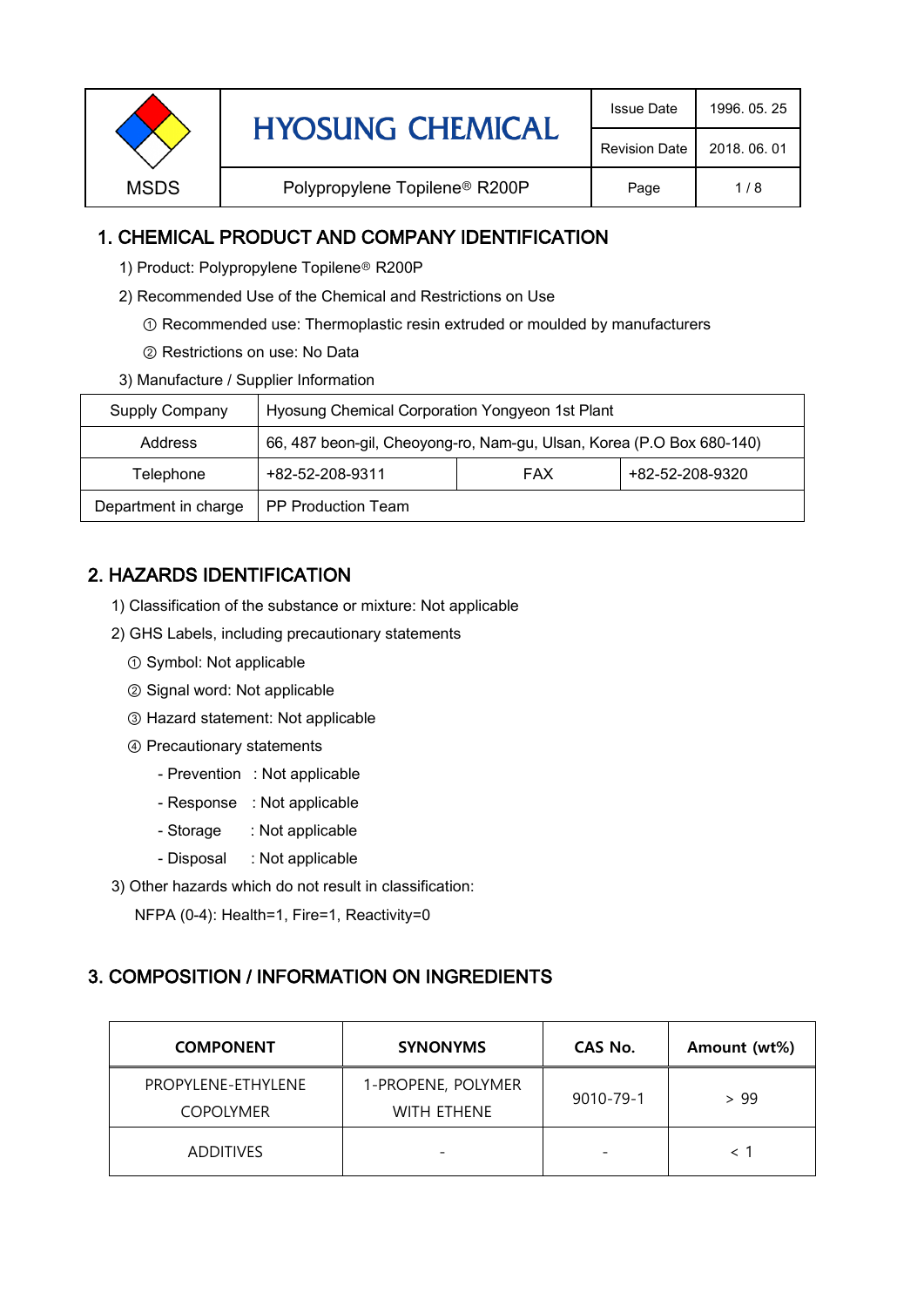|             | <b>HYOSUNG CHEMICAL</b>                   | <b>Issue Date</b>    | 1996, 05, 25 |
|-------------|-------------------------------------------|----------------------|--------------|
|             |                                           | <b>Revision Date</b> | 2018, 06, 01 |
| <b>MSDS</b> | Polypropylene Topilene <sup>®</sup> R200P | Page                 | 2/8          |

### 4. FIRST AID PROCEDURES

1) Eye Contact

 · In case of contact with substance, rinse your eyes immediately with running water for at least 20 minutes.

- · Take medical action.
- 2) Skin Contact
	- · In case of contact with substance, rinse your skin immediately with running water for at least 20 minutes.
	- · Remove contaminated cloths including shoes immediately.
	- · Take medical action.
- 3) Inhalation
	- · Take medical action.
	- · Move into fresh air.
	- · If short of breathing, provide oxygen supply system.
- 4) Ingestion
	- · Do not put anything into the mouth of an unconscious person.
	- · Take medical action.
- 5) First-Aid Treatment and Information on Medical Doctors
	- · Let a medical provider know about the substance and take appropriate protection.

#### 5. FIRE FIGHTING MEASURES

- 1) Suitable (Unsuitable) Extinguishing Media
	- · Extinguishing media: Water, Carbon dioxide, Extinguishing powder, Firefighting foam
	- · Unsuitable Extinguishing media: No data
	- · Large fire: Firefighting, Water spray
- 2) Specific Hazards from Chemical Material
	- · Toxicant from combustion: Pyrolysis or combustion cause irritative gases or carbon dioxides.
- 3) Fire Fighting Procedures and Equipment
	- · If it can be done without risk, move container from fire area.
	- · If it will be leak, do not spray high-pressure water stream.
	- · Dike for later processing.
	- · Use extinguishing agents appropriate for surrounding fire.
	- · Avoid inhalation of materials and combustion products.
	- · Up the wind and avoid low area.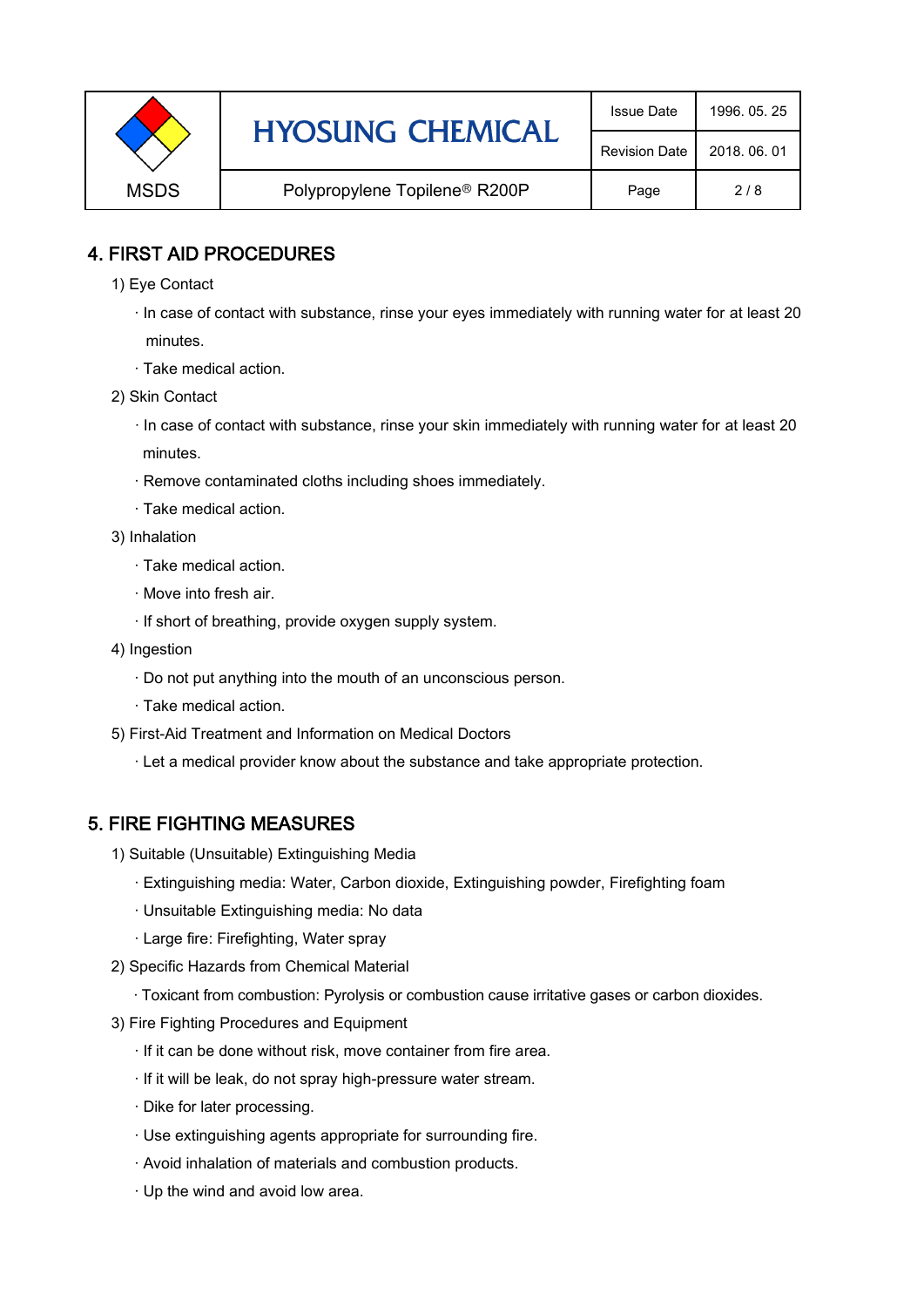|             | <b>HYOSUNG CHEMICAL</b>                   | <b>Issue Date</b> | 1996, 05, 25 |
|-------------|-------------------------------------------|-------------------|--------------|
|             | <b>Revision Date</b>                      | 2018, 06, 01      |              |
| <b>MSDS</b> | Polypropylene Topilene <sup>®</sup> R200P | Page              | 3/8          |

## 6. ACCIDENTAL RELEASE MEASURES

- 1) Personal Precautions, Protective Equipment and Emergency Procedures
	- · Remove all flammable sources.
	- · If it is not dangerous, stop leaking.
	- · Take caution of substances and conditions that should be avoided.
	- · Ventilate properly.
	- · Do not touch the effluents or walk around the area.
	- · Prevent producing dust.
- 2) Environmental Precautions
	- · Release to air: Not available
	- · Release to soil: Not available
	- · Release to water: Not available
- 3) Purification and Removal Methods
	- · Small leak: Put in proper containers for waste.
	- ,· Large leak: To minimize the spread, cover it with plastic sheets or water-proof cloths and keep it away from water.

#### 7. HANDLING AND STORAGE

- 1) Handling
	- · Avoid direct physical contact.
	- · Wash thoroughly after use.

· Take precautionary measures to prevent against explosion risks, as all types of polymers may develop dust during transporting or grinding of granules.

- 2) Storage
	- · Keep stored in airtight containers.
	- · Keep stores in a cool, dry place.
	- · Place in an appropriate space in compliance with local regulation.

#### 8. EXPOSURE CONTROLS AND PERSONAL PROTECTION

- 1) Exposure Limits and Biological Exposure Limits of Chemical
	- · KOSHA: No data
	- · AIHA: No data
	- · ACGIH: No data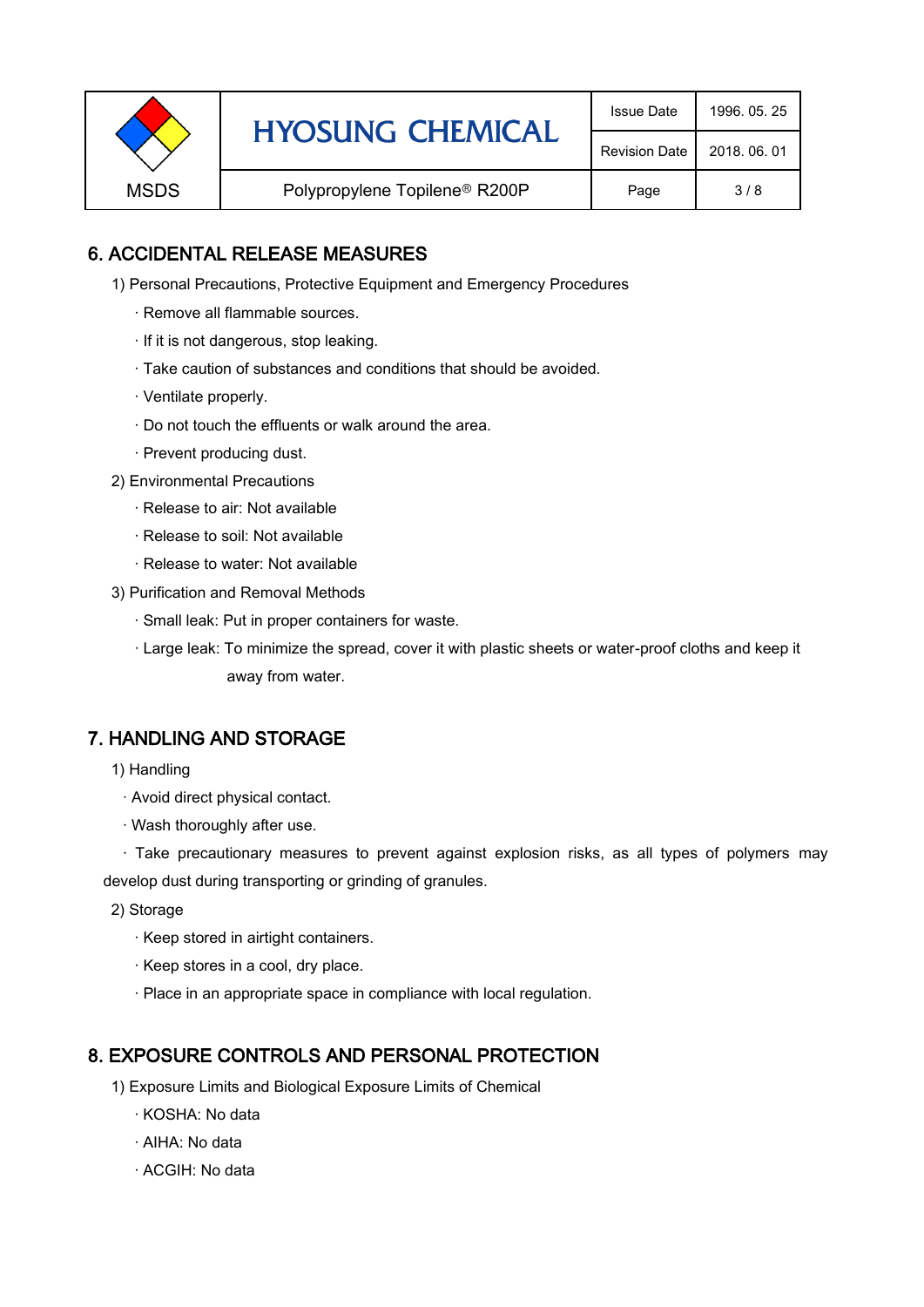|             | <b>HYOSUNG CHEMICAL</b>                   | <b>Issue Date</b>    | 1996, 05, 25 |
|-------------|-------------------------------------------|----------------------|--------------|
|             |                                           | <b>Revision Date</b> | 2018, 06, 01 |
| <b>MSDS</b> | Polypropylene Topilene <sup>®</sup> R200P | Page                 | 4/8          |

- · OSHA: No data
- · Biological exposure limits: No data
- 2) Engineering Management
	- · Install local ventilation system.

· Ventilation equipment should be explosion-proof if explosive concentrations of dust, vapor of fume are present.

- 3) Personal Protective Equipment
	- ① Respiratory protection
		- · Use approved respirator if unable to control airborne dust, fumes, and vapor.
	- ② Eyes protection
		- · The wearing of chemical safety goggles or face shield is recommended.
		- · Install eyes washing facilities and quick drench shower near work areas.
	- ③ Hands protection
		- · The wearing of protective gloves is recommended to prevent exposure.
	- ④ Human body protection
		- · The wearing of protective clothing is recommended to prevent exposure.

## 9. PHYSICAL AND CHEMICAL PROPERTIES

- 1) Appearance: White pellet
- 2) Odor: Odorless
- 3) Odor Threshold: No data
- 4) pH: No data
- 5) Melting / Freezing Point: 130 ~ 170 ℃
- 6) Initial Boiling Point or Boiling Point Range: No data
- 7) Flash Point: No data
- 8) Evaporation Rate: No data
- 9) Flammability (Solid, Gas) : No data
- 10) Upper / Lower Flammability or Explosive Limits: No data
- 11) Vapor Pressure: No data
- 12) Solubility: Insoluble
- 13) Vapor Density: No data
- 14) Relative Density: 0.88~0.92 kg/L (at 20℃)
- 15) N-Octane / Water Partition Coefficient: No data
- 16) Auto Ignition Temperature: 400℃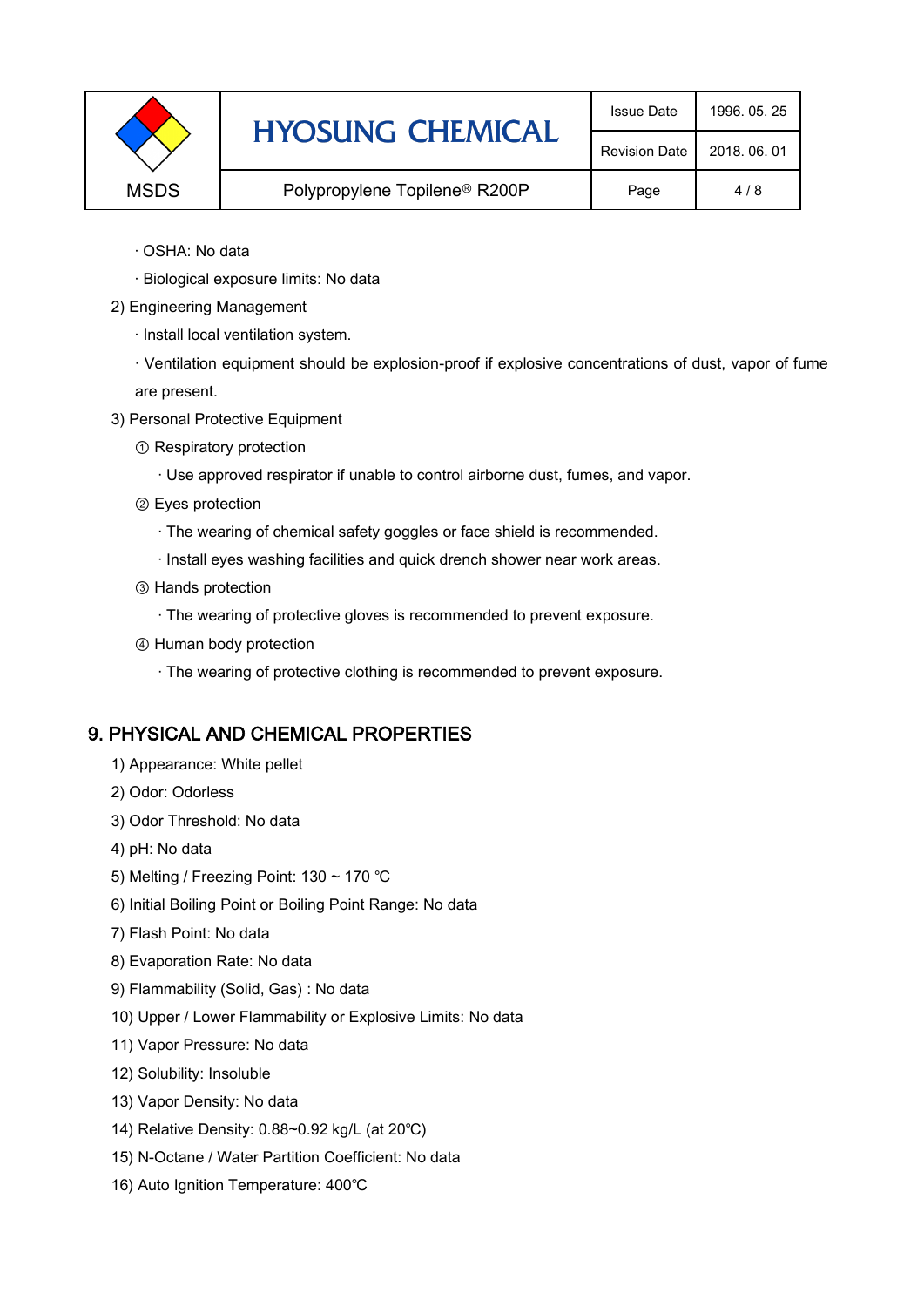|             | <b>HYOSUNG CHEMICAL</b>                   | <b>Issue Date</b>    | 1996, 05, 25 |
|-------------|-------------------------------------------|----------------------|--------------|
|             |                                           | <b>Revision Date</b> | 2018, 06, 01 |
| <b>MSDS</b> | Polypropylene Topilene <sup>®</sup> R200P | Page                 | 5/8          |

- 17) Decomposition Temperature: No data
- 18) Viscosity: No data
- 19) Molecular Weight: >10,000

## 10. STABILITY AND REACTIVITY

- 1) Chemical Stability
	- · Stable under normal temperature and pressure.
- 2) Possibility of Hazardous Reaction
	- · Will not occur under normal temperature and pressure.
- 3) Condition to Avoid
	- · Avoid contact with water.
	- · Keep away from heat, sparks and flame.
	- · Avoid contact with strong oxidizing agents, strong alkaline and strong acid.
- 4) Incompatibility with Other Materials
	- · Strong oxidizing materials, Flammable substance.
- 5) Hazardous Decomposition Product

· At elevated temperatures the material will begin to decompose, producing fumes that can contain carbon monoxide, acrolein, aldehydes, and unidentified organic compounds.

#### 11. TOXICOLOGICAL INFORMATION

- 1) Information on the Likely Routes of Exposure
	- · Inhalation: No data
	- · Ingestion: No data
	- · Skin contact: No data
	- · Eye contact: No data
- 2) Delayed and Immediate Effects and Chronic Effects From Short or Long Term Exposure
	- Acute toxicity
		- · Oral: No data
		- · Skin: No data
		- · Inhalation: No data
	- Skin corrosion / irritation: No data
	- Serious eye damage / eye irritation: No data
	- Respiratory sensitization: No data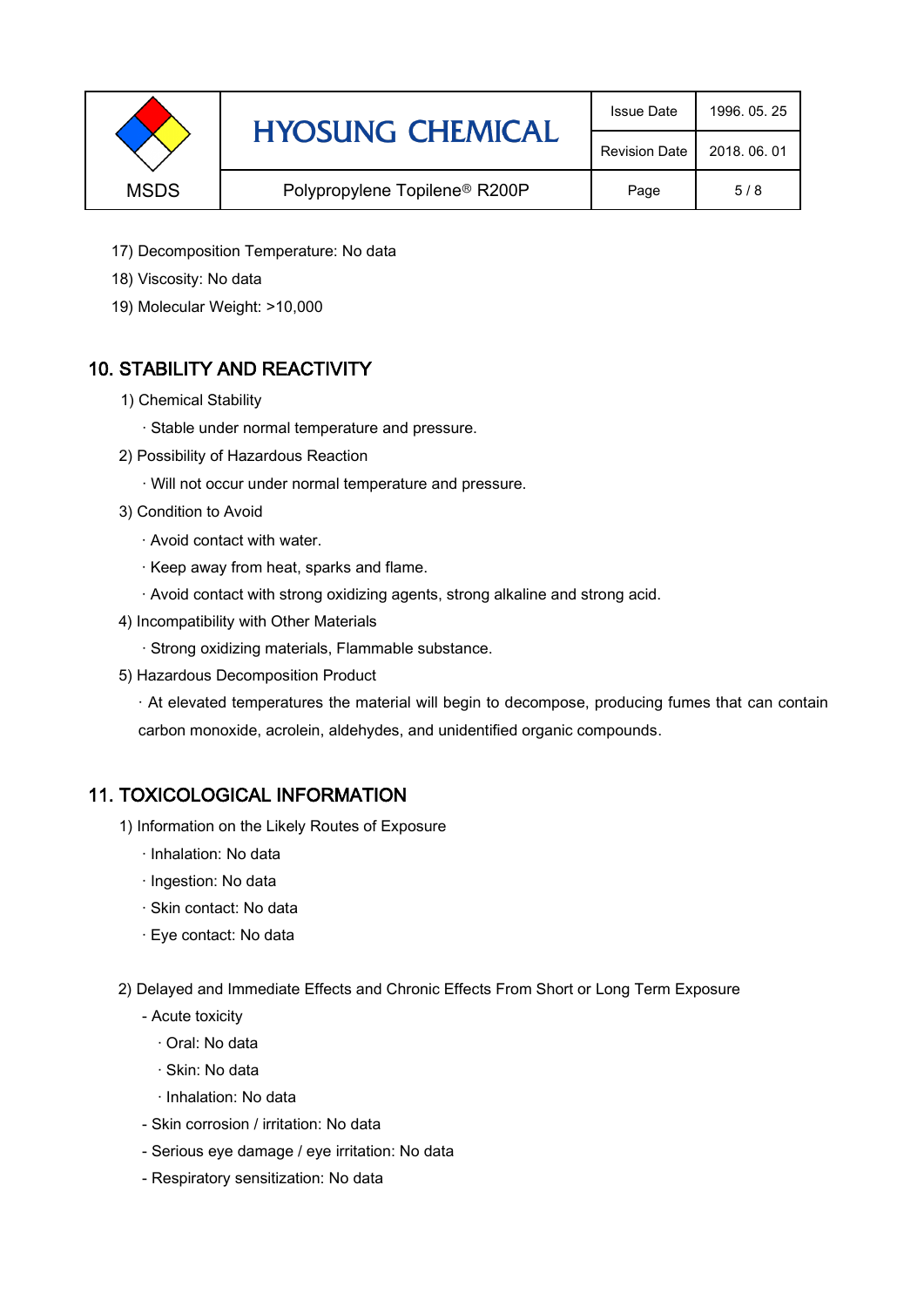|             | <b>HYOSUNG CHEMICAL</b>                   | <b>Issue Date</b>    | 1996, 05, 25 |
|-------------|-------------------------------------------|----------------------|--------------|
|             |                                           | <b>Revision Date</b> | 2018, 06, 01 |
| <b>MSDS</b> | Polypropylene Topilene <sup>®</sup> R200P | Page                 | 6/8          |

- Skin sensitization: No data
- Carcinogenicity
	- · Industrial Safety & Health Law: No data
	- · IARC: No data
	- · OSHA: No data
	- · ACGIH: No data
	- · NTP: No data
	- · EU CLP: No data
- Gem cell mutagenicity: No data
- Reproductive toxicity: No data
- Specific target organ systemic toxicity (Single exposure)
- Specific target organ systemic toxicity (Repeated exposure)
- Aspiration hazard: No data

#### 12. ECOLOGICAL INFORMATION

- 1) Ecotoxicity: No data
- 2) Persistence and Degradability: No data
- 3) Bioaccumulative Potential: No data
- 4) Mobility in Soil: No data
- 5) Other Adverse Effects: No data

## 13. DISPOSAL CONSIDERATIONS

- 1) Disposal Method
	- · Dispose in accordance with all applicable environmental regulations.
	- · Empty containers should be recycled or disposed of through an approved waste management facility.
- 2) Disposal Considerations
	- · For proper disposal of used material, an assessment must be completed to determine the proper and permissible waste management options under applicable rules, regulations and laws.

## 14. TRANSPORT INFORMATION

- 1) UN Number: Not regulated as a hazardous material
- 2) UN Proper Shipping Name: Not applicable
- 3) Hazard Class: Not applicable
- 4) Packing Group: Not applicable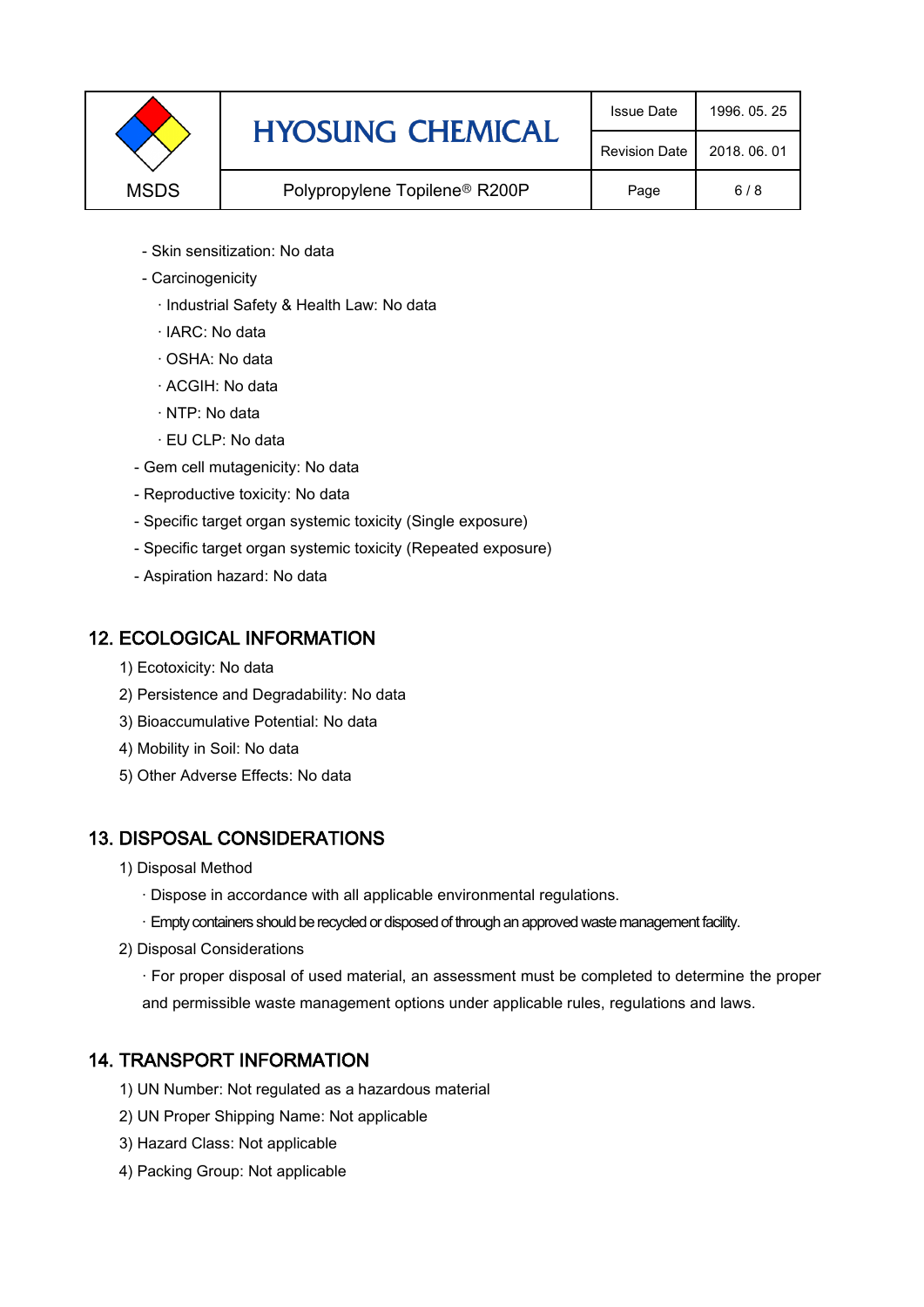|             | <b>HYOSUNG CHEMICAL</b>                   | <b>Issue Date</b>    | 1996, 05, 25 |
|-------------|-------------------------------------------|----------------------|--------------|
|             |                                           | <b>Revision Date</b> | 2018, 06, 01 |
| <b>MSDS</b> | Polypropylene Topilene <sup>®</sup> R200P | Page                 | 7/8          |
|             |                                           |                      |              |

- 5) Marine Pollutant: Not applicable
- 6) DOT Number: Not regulated as a hazardous material
- 7) IATA Number: Not regulated as a hazardous material
- 8) IMDG Code: Not regulated as a hazardous material
- 9) Further information: Not a hazardous material under DOT, IATA and IMDG
- 10) Special Precautions for User
	- · Emergency management type of fire: Not applicable
	- · Emergency management type of leak: Not applicable

## 15. REGULATORY INFORMATION

- 1) Industrial Safety and Health Law (KOREA): Not applicable
- 2) Toxic Chemical Substance Subject to Management Act (KOREA): Not applicable
- 3) Hazardous Material Safety Act (KOREA): Not applicable
- 4) Other Local or International Regulation
	- Persistent Organic Pollutant Management Law (KOREA): Not applicable
	- EU Classification
		- · Classification: Not applicable
		- · Risk Phrases: Not applicable
		- · Safety Phrases: Not applicable
	- US Regulations
		- · OSHA: Not applicable
		- · CERCLA: Not applicable
		- · EPCRA 302: Not applicable
		- · EPCRA 304: Not applicable
		- · EPCRA 301: Not applicable
	- Rotterdam Convention material: Not applicable
	- Stockholm Convention material: Not applicable
	- Montreal Protocol on Substance: Not applicable

## 16. OTHER INFORMATION

- 1) Reference
	- · KOSHA: Material Safety Data Sheet